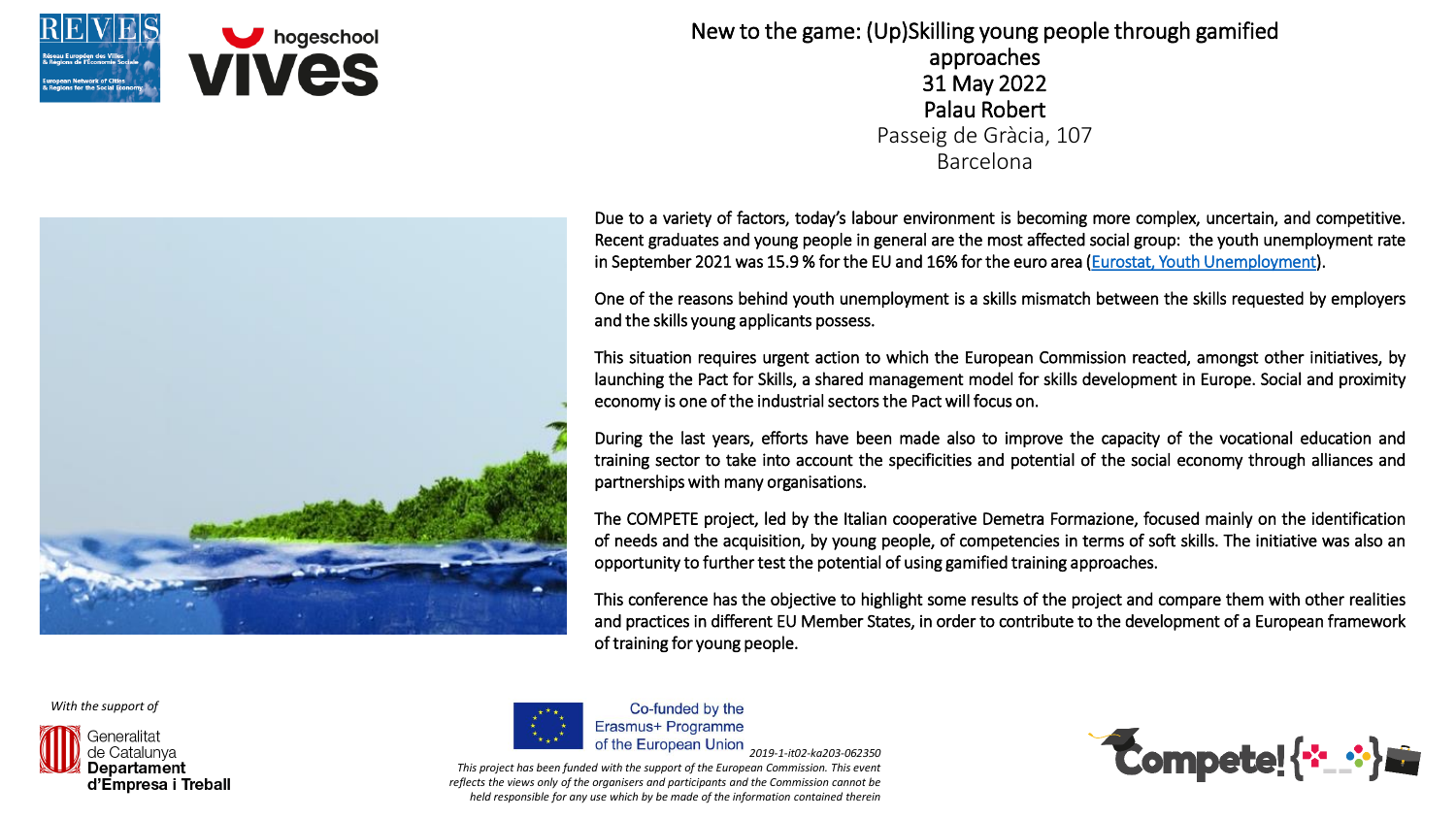



## 11.00 Welcome

**Enric VInaixa**, State Secretary for Employment, Generalitat of Catalonia

**Ana Umbelino**, REVES Co-president (PT)

11.15 The European framework: the pact for skills

**Marie Boscher**, European Commission

11.30 Presentation of COMPETE initiative, including training package and gaming element **Laura Zambrini**, Demetra (IT)

12.00 The importance *of* and priorities *for* the promotion of soft skills: the COMPETE experience

**Bert Hauspie**, VIVES (BE)

12.30 Gaming approaches – an under-estimated vehicle for the promotion of soft skills?

**Alessandro Soriani**, University of Bologna (IT)

13.00 Experience: Cooperative games in Catalan schools

**Alexis Jiménez**, Coòpolis (Barcelona)

13.30 Lunch Break

*With the support of*





Co-funded by the Erasmus+ Programme *2019-1-it02-ka203-062350*

*This project has been funded with the support of the European Commission. This event reflects the views only of the organisers and participants and the Commission cannot be held responsible for any use which by be made of the information contained therein*